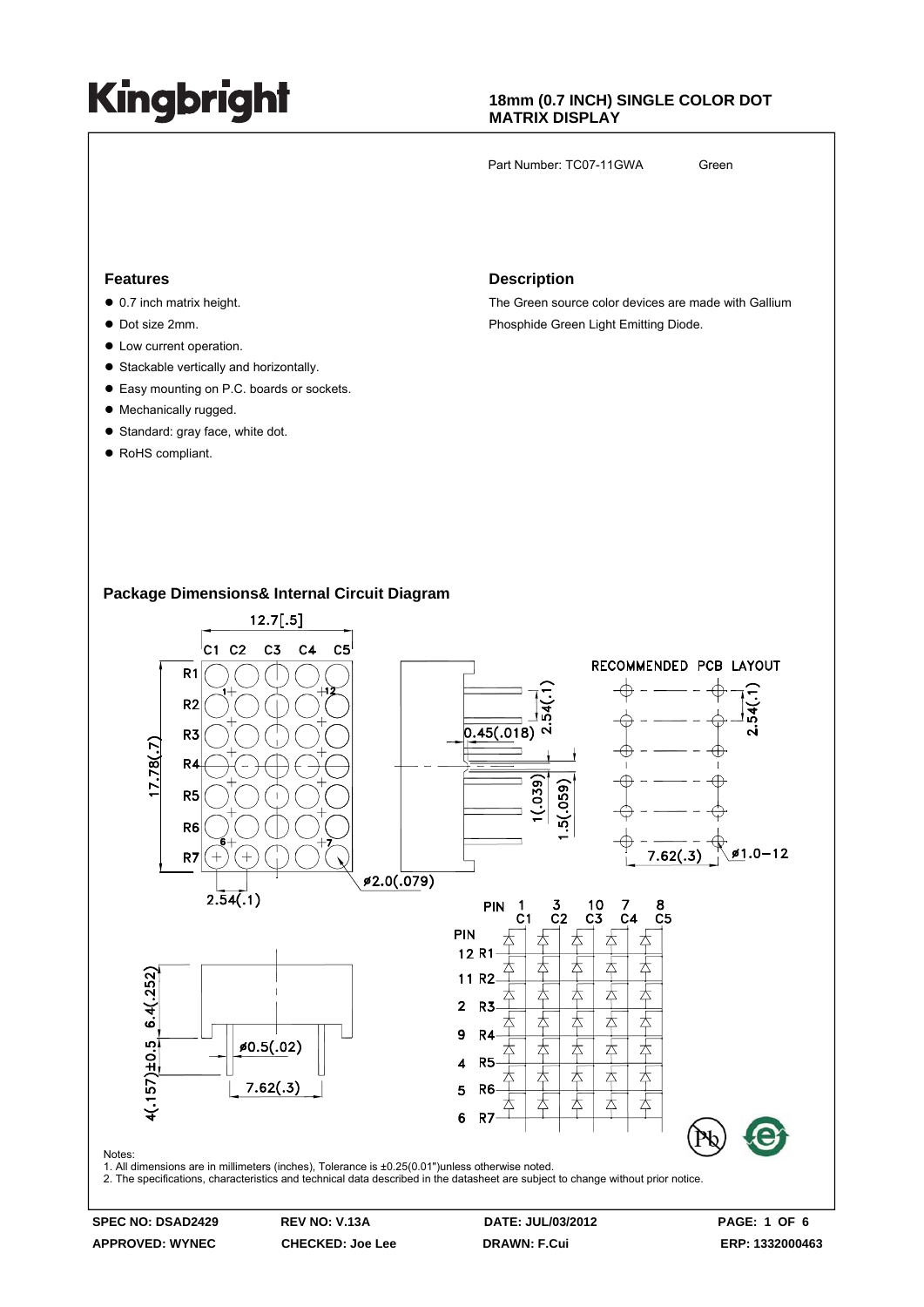| <b>Selection Guide</b> |             |                       |                        |       |                    |  |  |  |  |
|------------------------|-------------|-----------------------|------------------------|-------|--------------------|--|--|--|--|
| Part No.               | <b>Dice</b> | Lens Type             | Iv (ucd) [1]<br>@ 10mA |       | <b>Description</b> |  |  |  |  |
|                        |             |                       | Min.                   | Typ.  |                    |  |  |  |  |
| <b>TC07-11GWA</b>      | Green (GaP) | <b>White Diffused</b> | 5600                   | 12000 | Column Cathode     |  |  |  |  |
|                        |             |                       | $*1400$                | *3500 |                    |  |  |  |  |

Notes:

1. Luminous intensity/ luminous Flux: +/-15%.

\*Luminous intensity value is traceable to the CIE127-2007 compliant national standards.

#### **Electrical / Optical Characteristics at TA=25°C**

| Symbol              | <b>Parameter</b>         | <b>Device</b> | Typ. | Max. | <b>Units</b> | <b>Test Conditions</b> |
|---------------------|--------------------------|---------------|------|------|--------------|------------------------|
| λpeak               | Peak Wavelength          | Green         | 565  |      | nm           | $IF=20mA$              |
| <b>AD [1]</b>       | Dominant Wavelength      | Green         | 568  |      | nm           | $IF=20mA$              |
| $\Delta\lambda$ 1/2 | Spectral Line Half-width | Green         | 30   |      | nm           | $IF=20mA$              |
| C                   | Capacitance              | Green         | 15   |      | pF           | $V_F = 0V$ ; f = 1MHz  |
| VF [2]              | Forward Voltage          | Green         | 2.2  | 2.5  | V            | $IF=20mA$              |
| lR.                 | <b>Reverse Current</b>   | Green         |      | 10   | uA           | $VR=5V$                |

Notes:

1.Wavelength: +/-1nm.

2. Forward Voltage: +/-0.1V.

3. Wavelength value is traceable to the CIE127-2007 compliant national standards.

### **Absolute Maximum Ratings at TA=25°C**

| <b>Parameter</b>                                                        | Green | <b>Units</b> |
|-------------------------------------------------------------------------|-------|--------------|
| Power dissipation                                                       | 62.5  | mW           |
| DC Forward Current                                                      | 25    | mA           |
| Peak Forward Current [1]                                                | 140   | mA           |
| Reverse Voltage                                                         | 5     | v            |
| -40 $^{\circ}$ C To +85 $^{\circ}$ C<br>Operating / Storage Temperature |       |              |
| 260°C For 3-5 Seconds<br>Lead Solder Temperature <sup>[2]</sup>         |       |              |

Notes:

1. 1/10 Duty Cycle, 0.1ms Pulse Width.

2. 2mm below package base.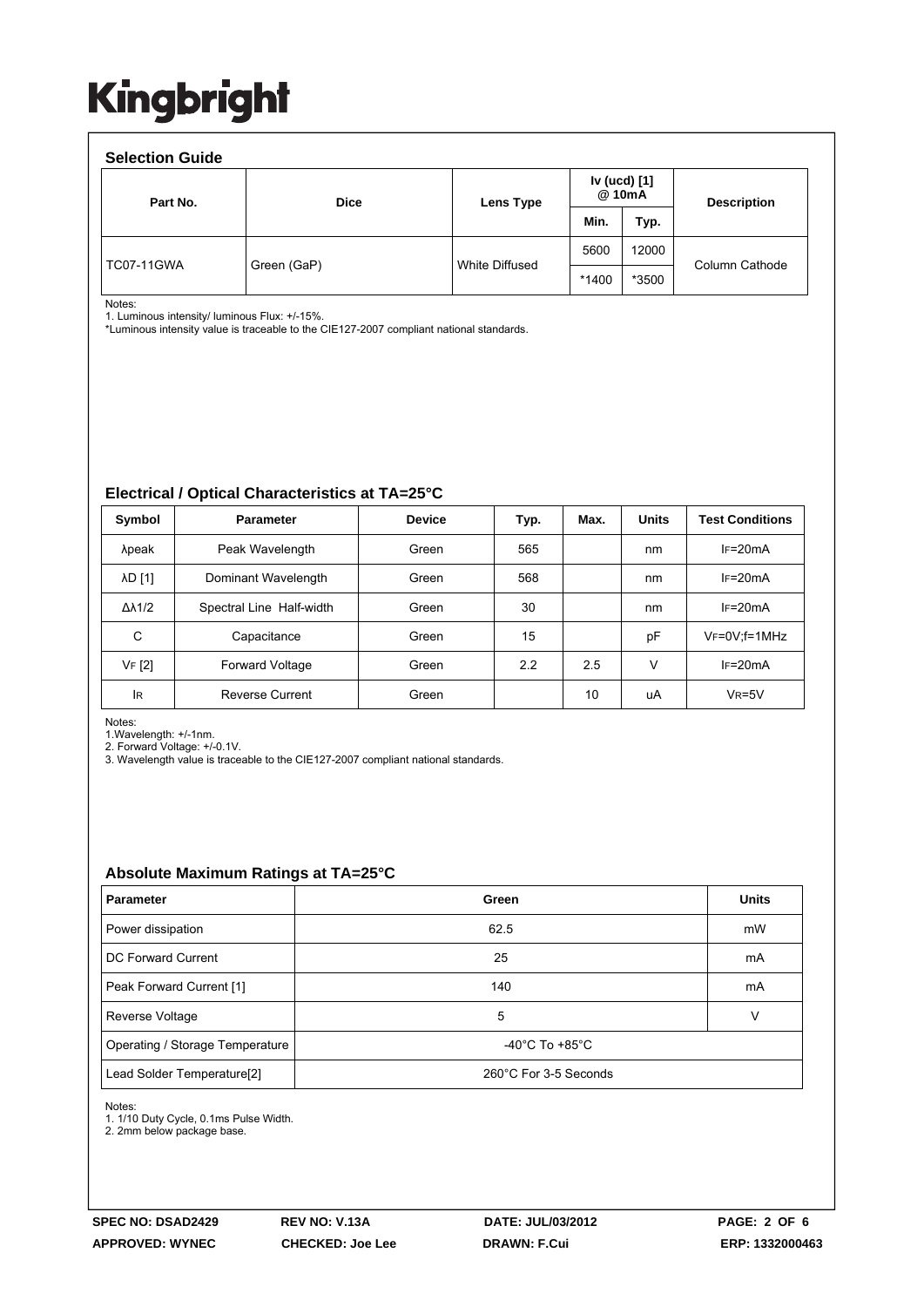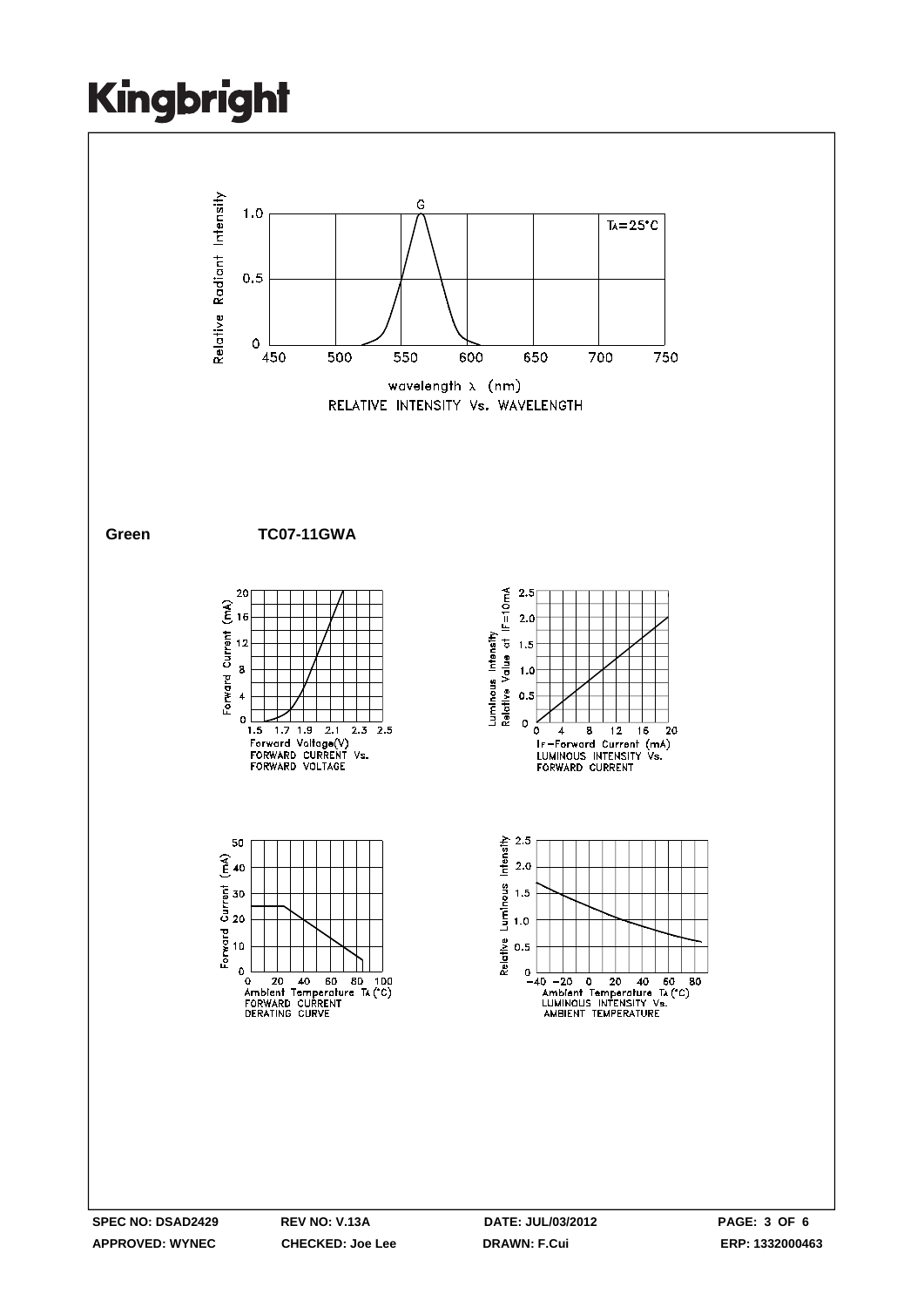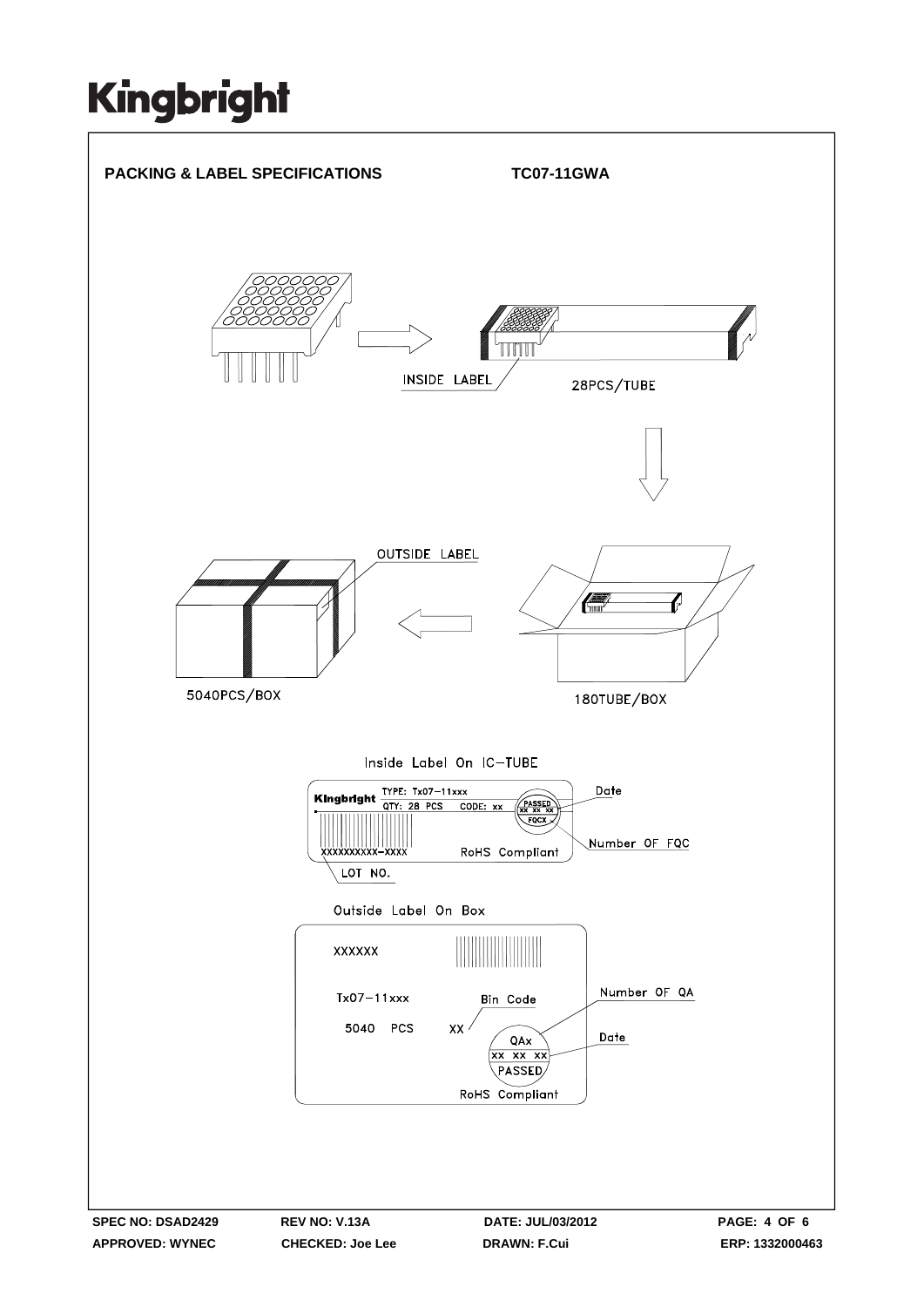